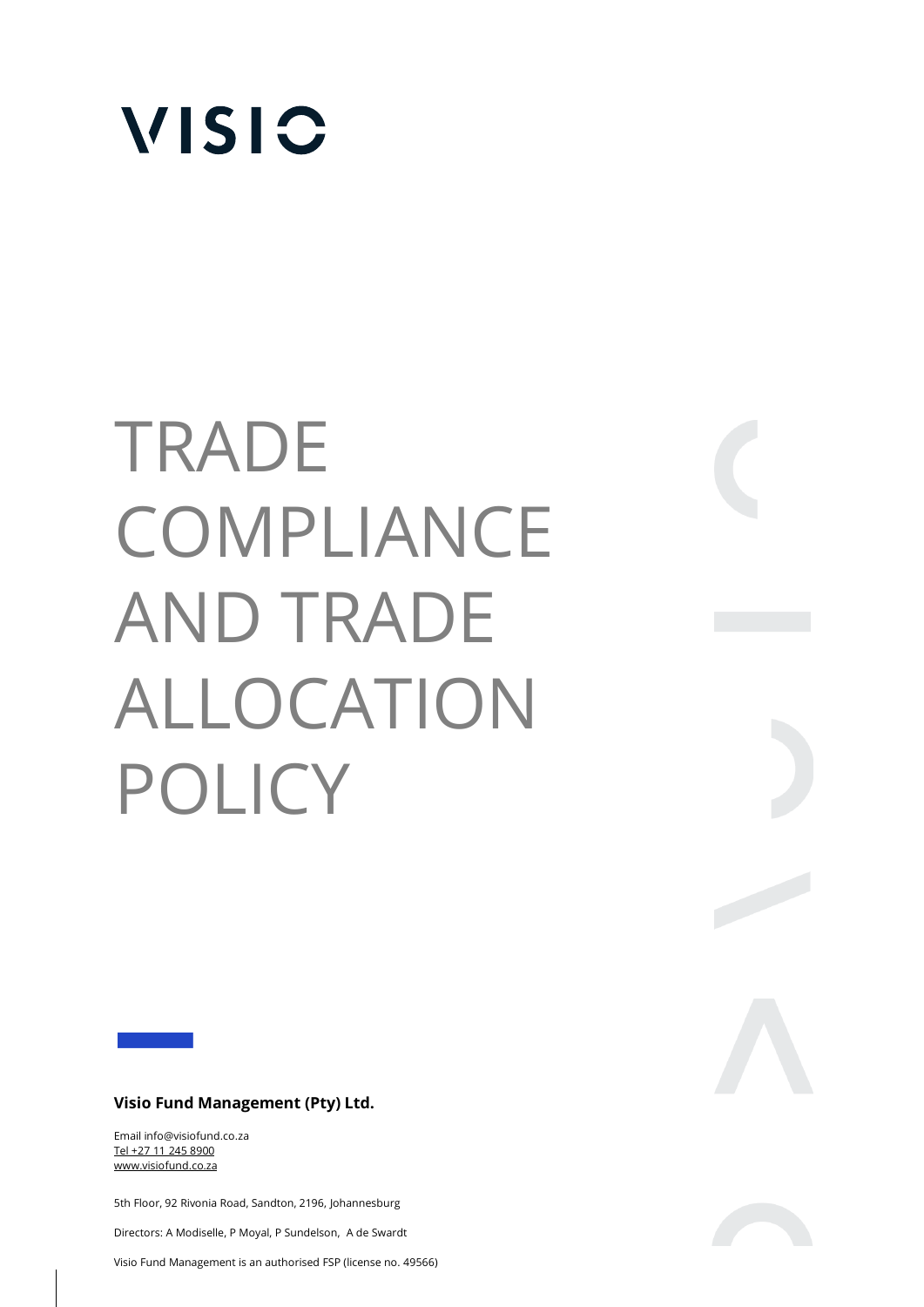## PURPOSE

- 1. Visio Fund Management (Pty) Ltd ("Visio") has the authority to trade in equities, bonds, and other products in accordance with the investment mandates of its various portfolios.
- 2. Visio has adopted this policy to ensure mandate compliance and equitable treatment between the portfolios.
- 3. The purpose of the pre-trade compliance is to ensure that the trades comply with CISCA, ASISA and Mandate regulations and limitations.

#### SCOPE

- 1. This policy applies to the trading of equities, bonds, and other products in accordance with the investment mandates of its various portfolios.
- 2. The individual placing the trade is responsible for implementing this policy.

# **PRINCIPLES**

- 1. In allocating trades, Visio seeks to act in the best interest of its clients.
- 2. Any authorised trader can place a trade on behalf of Visio, including Patrice Moyal, Ofri Kahlon, Douglas Wallace, Paul Sundelson and Kyle McMahon.
- 3. All proposed trades (including initial public offers and placements) are pre-allocated. Exceptions to such pre-allocations could be late redemptions or subscriptions. These would be allocated post-trade in the same manner as if they had been included pre-trade.
- 4. Actual allocation must follow the pre-trade allocation or pro-rata based on the pre-trade allocation unless such allocation would result in a portfolio mandate breach.
- 5. Brokerage is allocated on the following basis:
	- Value add from a research perspective;
		- Best execution;
		- Empowerment credentials; and
		- Pricing.
- 6. No portfolio receives preferential trade allocation treatment over another.
- 7. A portfolio may transact with another portfolio. All such transactions will be traded in the market.
- 8. Any known conflict of interest (as defined in the Conflict-of-Interest Policy) must be reported to the Compliance Manager.

# TRADE COMPLIANCE

- 1. Alert Master, an internally developed portfolio dashboard and trade allocation tool, is utilised to perform pre-trade compliance checks as well as post trade mandate compliance monitoring.
- 2. Alert Master operates off live data feeds distributed by Bloomberg Finance LP.
- 3. Breach emails are attended to as soon as is reasonably possible. Upon receipt of breach email, the trading team, compliance, and portfolio managers are informed, and the best course of action is identified. The type of breach informs the approach.